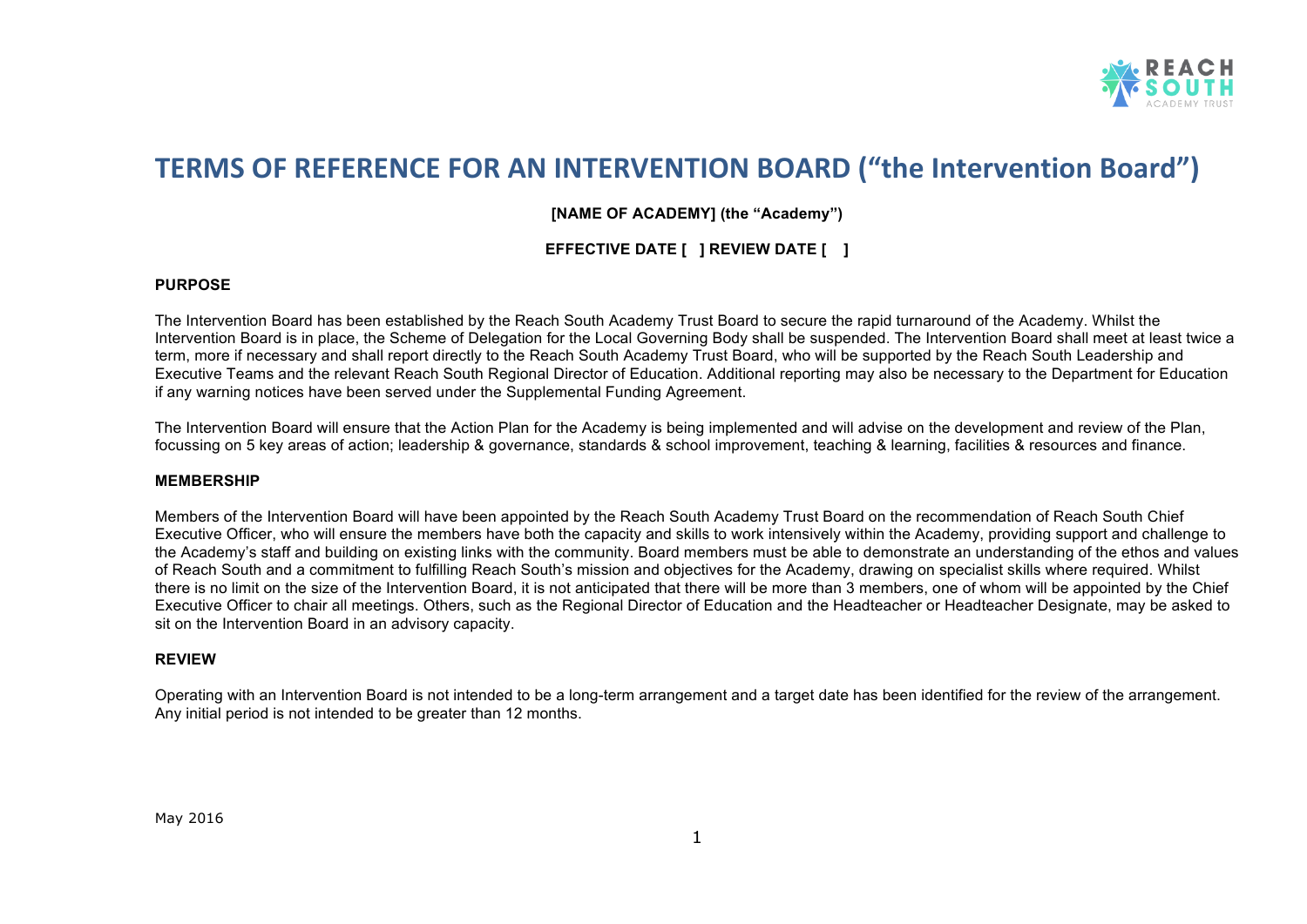

| <b>Responsibility / Delegated Authority</b>                                                                                                                                                                                                                                                                                                                                                                       | <b>Assessment</b> |
|-------------------------------------------------------------------------------------------------------------------------------------------------------------------------------------------------------------------------------------------------------------------------------------------------------------------------------------------------------------------------------------------------------------------|-------------------|
| <b>Ethos and vision</b>                                                                                                                                                                                                                                                                                                                                                                                           |                   |
| Support the actions of the Reach South Academy Trust Board in developing and sustaining a clear educational vision, ethos and direction<br>for the Academy which is consistent with the vision and values of Reach South, acknowledging at the same time the uniqueness of the<br>Academy and the contribution it makes to the Reach South community of schools and the wider community.                          |                   |
| Assist with the communication of the Reach South vision within the Academy's community, reinforcing the Academy's identity as a school<br>within the family of Reach South schools.                                                                                                                                                                                                                               |                   |
| <b>Leadership, Governance and Compliance</b>                                                                                                                                                                                                                                                                                                                                                                      |                   |
| Take the lead in the development of a 12 month Action Plan for the Academy which is consistent with Reach South's overall strategic<br>objectives and identifies appropriate priorities for the Academy as well as the targets for improvement and specific actions to be taken.<br>The Action Plan will be consistent with any locally established priorities agreed by the relevant Reach South Regional Board. |                   |
| Advise and report to the Reach South Leadership and Executive Teams on the implementation of the Action Plan, identifying any further<br>financial, educational and organisational threats and weaknesses as well as opportunities for growth and improvement.                                                                                                                                                    |                   |
| Review the performance of the Academy's senior leadership team, implementing any necessary staffing changes and supporting the<br>Regional Director who will directly line manage the Headteacher or Headteacher Designate.                                                                                                                                                                                       |                   |
| Review and if necessary establish systems and procedures in the Academy, which prioritise continuous school improvement, provide for<br>sufficient challenge and feedback and enable support to be accessed from the Leadership and Executive Teams where available.                                                                                                                                              |                   |
| Promote the re-establishment in due course of the Local Governing Body for the Academy, carrying out a skills and capacity audit of<br>governors and advising the Leadership and Executive Teams of any shortages and governor training needs.                                                                                                                                                                    |                   |
| Encourage and facilitate the coming forward of individuals who can serve on the Local Governing Body, supporting the training of<br>governors and leaders as appropriate and ensuring there is sufficient diversity of skills, appropriate experience and capacity to provide<br>meaningful support to the Academy's leadership team (whilst reporting directly to the Reach South Trust Board).                  |                   |
| Have regard to the public sector equality duty in the performance of any duty.                                                                                                                                                                                                                                                                                                                                    |                   |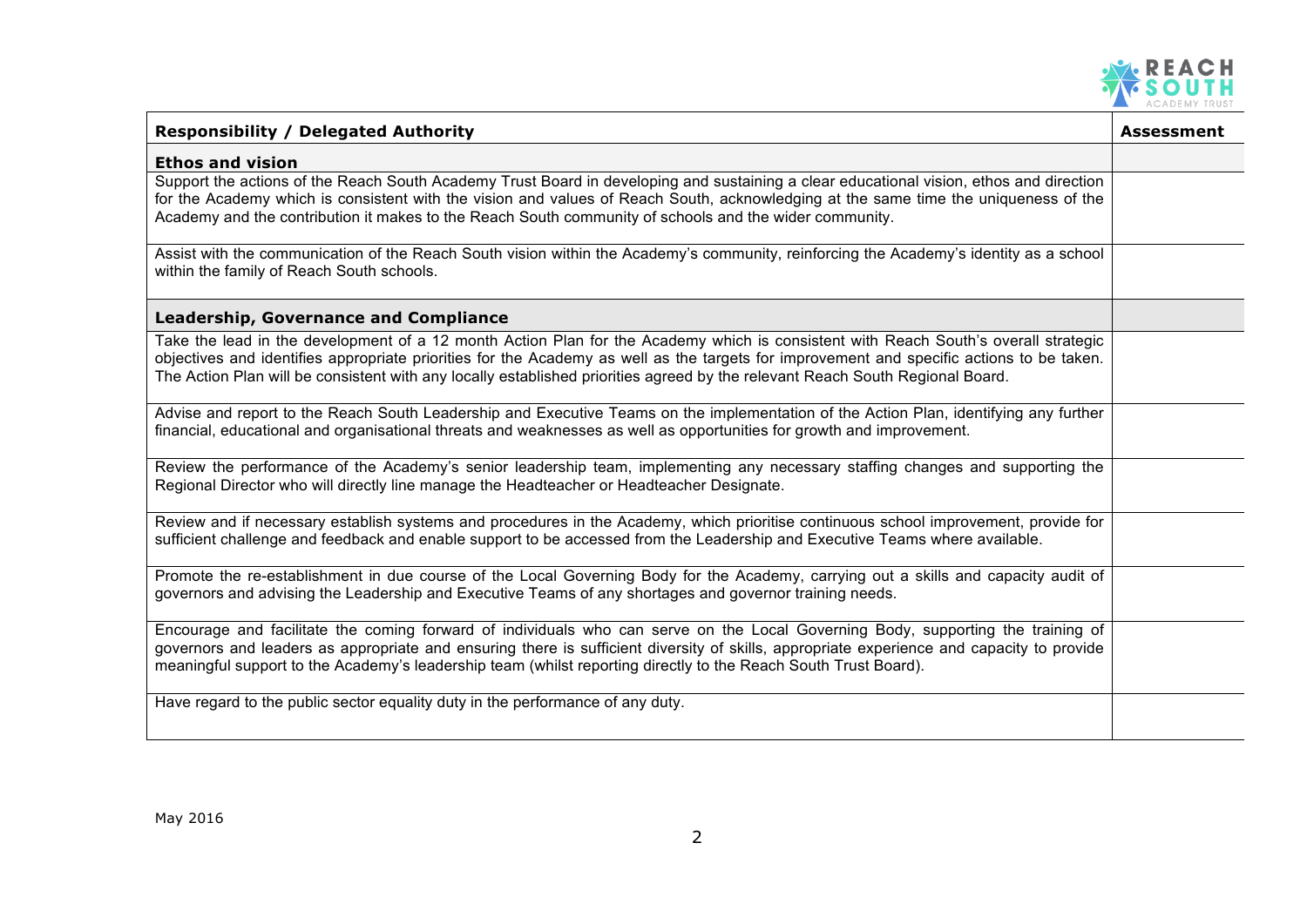

| <b>Responsibility / Delegated Authority</b>                                                                                                                                                                                                                                                                                                                                                                                                          | <b>Assessment</b> |
|------------------------------------------------------------------------------------------------------------------------------------------------------------------------------------------------------------------------------------------------------------------------------------------------------------------------------------------------------------------------------------------------------------------------------------------------------|-------------------|
| Act in accordance with the terms of the Reach South Master and Supplemental Funding Agreements, the Reach South Articles of<br>Association and the current EFA Academy Financial Handbook in the performance of any duty.                                                                                                                                                                                                                            |                   |
| Ensure that at all times the Academy is meeting any legal requirements and duties.                                                                                                                                                                                                                                                                                                                                                                   |                   |
| <b>Finance and Risk Management</b>                                                                                                                                                                                                                                                                                                                                                                                                                   |                   |
| Ensure that at all times any funds delegated to the Academy or otherwise held on behalf of the Academy are safeguarded, having regard<br>to the duty of the Reach South Trustees as trustees of charitable assets and as recipients of public money.                                                                                                                                                                                                 |                   |
| Review and set the budget, identifying all expenditure and income of the Academy, acknowledging any amounts to be set aside for Reach<br>South central costs and reserves and contributing to any discussions initiated either by the Reach South Regional Board or the<br>Leadership and Executive Teams in relation to the budget of the Academy and the appropriate use of all funds available to the Academy.                                    |                   |
| Implement and introduce (if necessary) the systems of financial and risk reporting in respect of the Academy that are required by the<br>Reach South Trust Board, reporting as required (including to any internal audit committee or to the external auditors) and highlighting any<br>specific risks which might jeopardise the fulfilment of the Action Plan for the Academy.                                                                     |                   |
| Implement any Reach South policy for the approval and signing of contracts (including the Reach South Financial Procedures Policy),<br>ensuring that all contracts to be entered into by the Academy are appropriate, have been authorised (or are within delegated authority)<br>and do not expose the Academy, the Regional Board or the Trust Board to undue risk.                                                                                |                   |
| <b>Standards and School Improvement</b>                                                                                                                                                                                                                                                                                                                                                                                                              |                   |
| Carry out an immediate review of the standards of teaching and learning in the Academy and agree with the Reach South Chief Executive<br>Officer and the Regional Director in line with the Action Plan the specific actions to be taken to address areas of weakness, working with<br>the Academy's leadership team and facilitating the sharing of best practice with other Reach South Academies. These will be formalised<br>in the Action Plan. |                   |
| Review the current curriculum and advise the Leadership and Executive Teams and the Reach South Trust Board on any changes to be<br>made to the curriculum so that it meets the Academy's specific needs (and the priorities identified in the Action Plan) and has regard to:                                                                                                                                                                       |                   |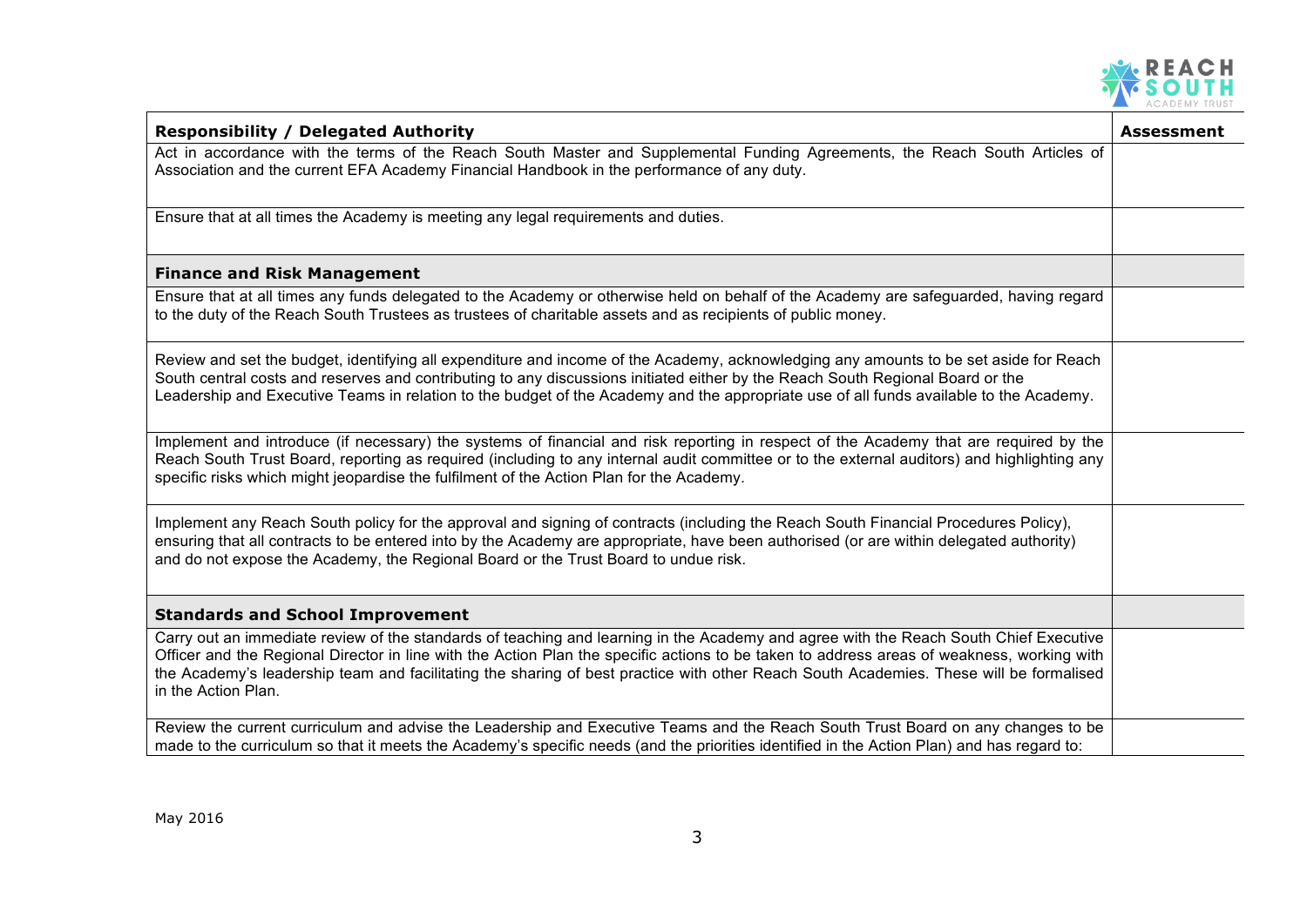

| <b>Responsibility / Delegated Authority</b>                                                                                                                                                                                                                                                                                                               | Assessment |
|-----------------------------------------------------------------------------------------------------------------------------------------------------------------------------------------------------------------------------------------------------------------------------------------------------------------------------------------------------------|------------|
| • any nationally recognised curriculum                                                                                                                                                                                                                                                                                                                    |            |
| • the obligation to provide religious education, sex education and physical education                                                                                                                                                                                                                                                                     |            |
| • special educational needs                                                                                                                                                                                                                                                                                                                               |            |
| • national testing and attainment targets, and                                                                                                                                                                                                                                                                                                            |            |
| • any teaching objectives and priorities adopted by Regional Board or the Trust Board for all Academies.                                                                                                                                                                                                                                                  |            |
| Report to the Regional Director of Education and the Reach South Trust Board on the targets for the relevant Key Stages, identifying any<br>threats to the attainment of targets and advising on steps being taken to address poor performance measured against such targets,<br>facilitating any intensive work required to improve immediate prospects. |            |
| <b>Staffing</b>                                                                                                                                                                                                                                                                                                                                           |            |
| In agreement with the Reach South Chief Executive Officer and the Regional Director (but having regard to the advice of the Academy's<br>leadership team where appropriate), review the current staffing structure for the Academy, identifying:                                                                                                          |            |
| • the optimum number of staff required to be employed at the Academy                                                                                                                                                                                                                                                                                      |            |
| • the levels of the posts required                                                                                                                                                                                                                                                                                                                        |            |
| • the role responsibilities of all staff currently employed                                                                                                                                                                                                                                                                                               |            |
| • any changes to be made in the staffing structure, and/or                                                                                                                                                                                                                                                                                                |            |
| • any training needed to support the teaching and learning priorities.                                                                                                                                                                                                                                                                                    |            |
|                                                                                                                                                                                                                                                                                                                                                           |            |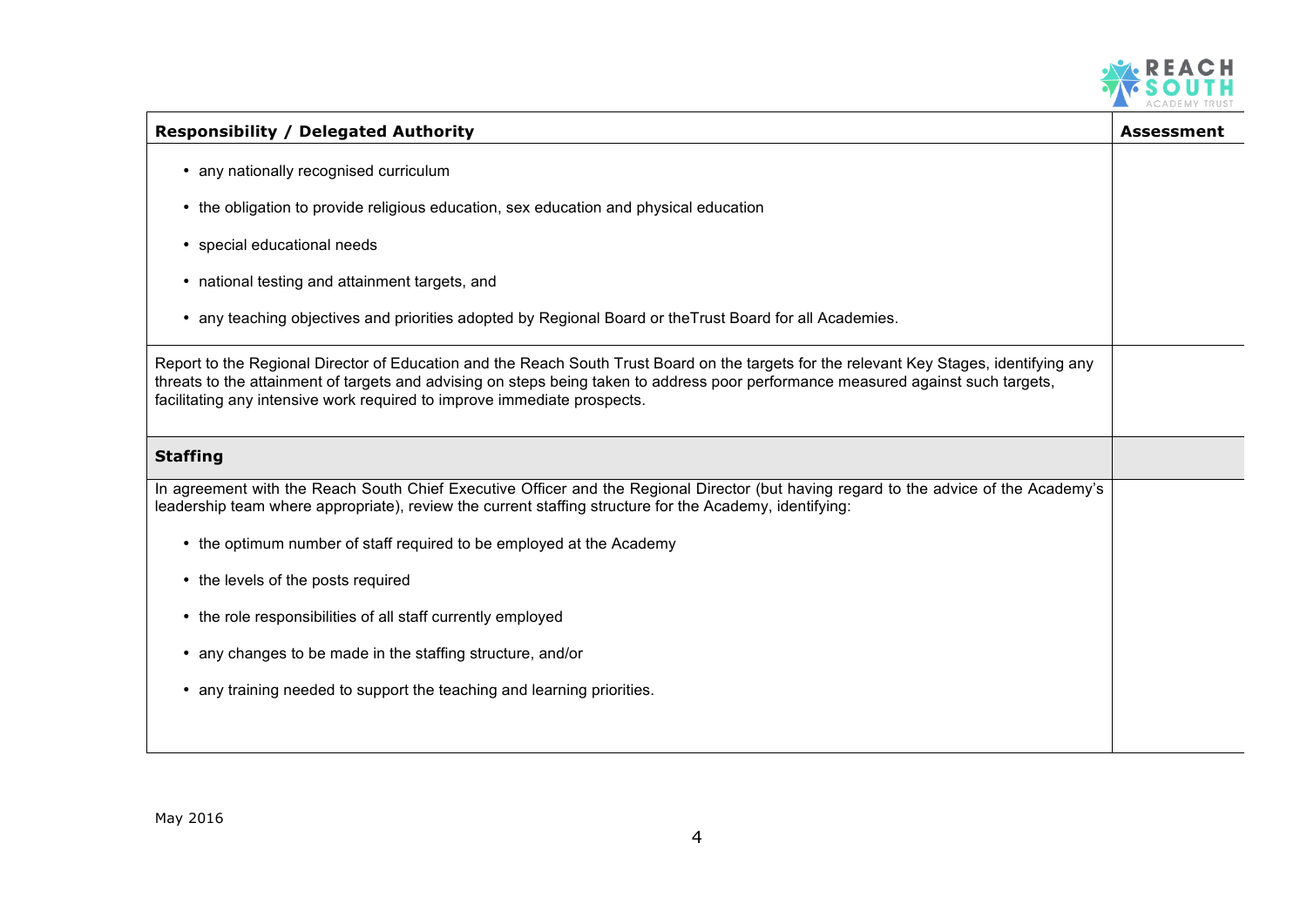

| <b>Responsibility / Delegated Authority</b>                                                                                                                                                                                                                                                                                                                                                                                                                                             | <b>Assessment</b> |
|-----------------------------------------------------------------------------------------------------------------------------------------------------------------------------------------------------------------------------------------------------------------------------------------------------------------------------------------------------------------------------------------------------------------------------------------------------------------------------------------|-------------------|
| Implement the staffing structure agreed with the Reach South Chief Executive Officer, advising on the timescale and risks attached to                                                                                                                                                                                                                                                                                                                                                   |                   |
| achieving the required outcomes and otherwise, appointing all new staff to work in the Academy and supporting the Academy's leadership<br>team in the on-going review of the performance of all existing staff to ensure that proper standards of professional performance are                                                                                                                                                                                                          |                   |
| established and maintained.                                                                                                                                                                                                                                                                                                                                                                                                                                                             |                   |
| The Reach South Chief Executive Officer, in consultation with the Intervention Board, shall undertake any appointment of the<br>Headteacher.                                                                                                                                                                                                                                                                                                                                            |                   |
| Ensure the implementation of the HR policies adopted by the Reach South Trust Board, including recruitment and restructuring, new pay                                                                                                                                                                                                                                                                                                                                                   |                   |
| and performance management policies put in place by the Reach South Trust Board for all teaching and non-teaching staff employed at<br>the Academy, ensuring all affected staff of the Academy are kept informed and consulted as necessary.                                                                                                                                                                                                                                            |                   |
| Implement any written policy put in place by the Reach South Trust Board for the appraisal of all teaching and non-teaching staff who<br>work in the Academy, having regard to the objectives of the Academy's Action Plan and the need to secure rapid improvement and<br>ensuring all staff of the Academy are kept informed and consulted as necessary.                                                                                                                              |                   |
| In conjunction with the Regional Director of Education, carry out the performance management and appraisal of the Headteacher/Head of<br>School, any deputies and other key leadership appointments in the Academy, supporting the Academy's leadership team in the<br>performance management and appraisal of all other staff and advising the Leadership and Executive Teams of any on-going areas of<br>weakness or concern or where additional support and/or training is required. |                   |
| Advise the Leadership and Executive Teams and the Reach South Trust Board on an appropriate programme for the training and<br>professional development of all staff in the Academy, supporting and working with any overall Reach South programme for the<br>development of the Headteachers/Heads of School and other key leadership appointments.                                                                                                                                     |                   |
| Implement any written policy for staff disciplinary and grievance procedures put in place by the Reach South Trust Board and, where<br>appropriate, advise on and support the Academy's leadership team on the implementation of the same.                                                                                                                                                                                                                                              |                   |
| In conjunction with the Regional Director, undertake any disciplinary or grievance procedure for the Headteacher/Head of School and<br>other members of the Academy's leadership team, reporting to the Reach South Chief Executive Officer and noting any right of appeal to<br>the Reach South Trust Board.                                                                                                                                                                           |                   |
| Facilitate discussion with staff representative bodies, including the unions, at both Reach South Trust Board level and within the Academy.                                                                                                                                                                                                                                                                                                                                             |                   |